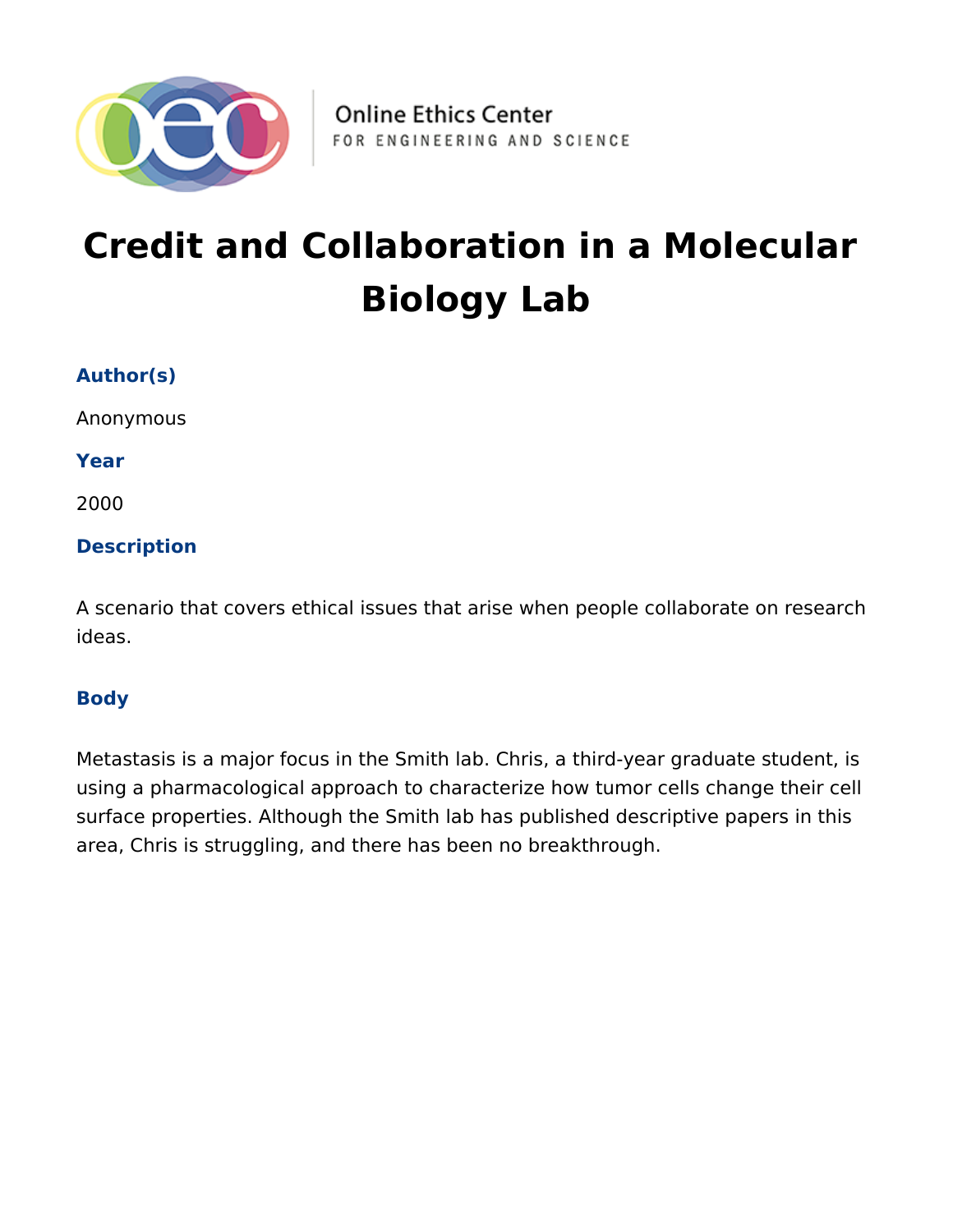Lee is a senior postdoc in the lab who has been looking for a fac plans to suggest a new approach that will build on the Smith lab's system during his interview. Lee reasons that to fully exploit the metastasis system, a change in approach is needed. Lee plans to faculty interviews that the application of sophisticated molecular techniques might yield key molecules that, in turn, could be used studying the problem. Lee has no experimental experience in mole he convinces Chris that cloning is what the project needs.

Alex, a new postdoc in the Smith lab, recently completed a Ph.D. sophisticated cDNA cloning. Chris solicits Alex's technical help a extensive advice and assistance in designing experiments. After a Chris succeeds in identifying a cDNA encoding cell surface protein is restricted to metastatic cells. Professor Smith decides to subm this topic with Chris as the sole coauthor.

- What should Lee and Alex do, and how should each go about it?
- \* To what extent do you have an obligation to help other membe group on their projects? At what point do such contributions m coauthorship? How does one identify the transition point? Is t for graduate students and for postdocs?
- \* What are Professor Smith's responsibilities to Lee, who plans market predicated on using molecular approaches to metastas coauthorship necessary for Lee's staking out a claim to this a hunting and grant writing?
- Alex's technical experience positions him to make rapid progr project, but Chris may feel uncomfortable having additional la on the project. What are useful guidelines for determining who

#### Notes

Caroline Whitbeck introduced methods and modules for discussing in responsible conduct of research at a Sigma Xi Forum in 2000. the development of this material came from an NIH grant.

You can find the entire sequence  $\delta$ netherios Coart Ethics Modules in [Responsible Conduct of](https://onlineethics.org/taxonomy/term/1796) RSecsmerch formation in these historical mod